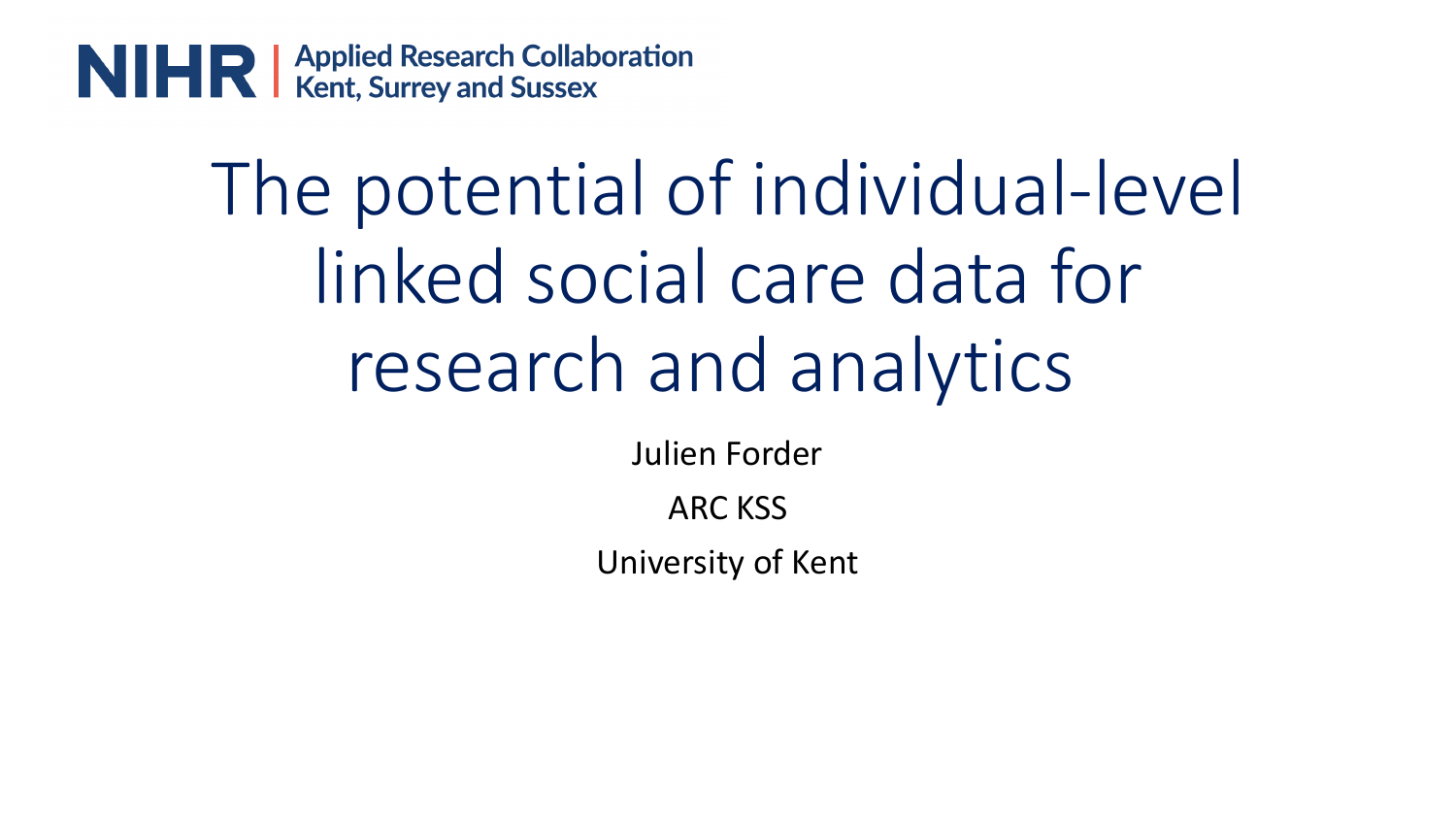#### What social care data are held?

- Who holds social care data?
	- Local authorities (LAs)
	- Providers
	- Regulator (CQC)
	- Government and agencies
		- NHS Digital collates data
- Data holdings:
	- Service use data care homes, home care, DPs etc.
		- LA-supported
		- Self-pay
	- Finance expenditure, charges
	- Assessment (some) details of the client's needs

Number of LA-supported clients accessing long term support during the year, by age and support setting, 2018-19



LA Managed Personal Budget LA Commissioned Support Only

Source: NHS Digital, https://digital.nhs.uk/data-and[information/publications/statistical/adult-social-care-activity-and-finance](https://digital.nhs.uk/data-and-information/publications/statistical/adult-social-care-activity-and-finance-report/2018-19)report/2018-19 (table 34)

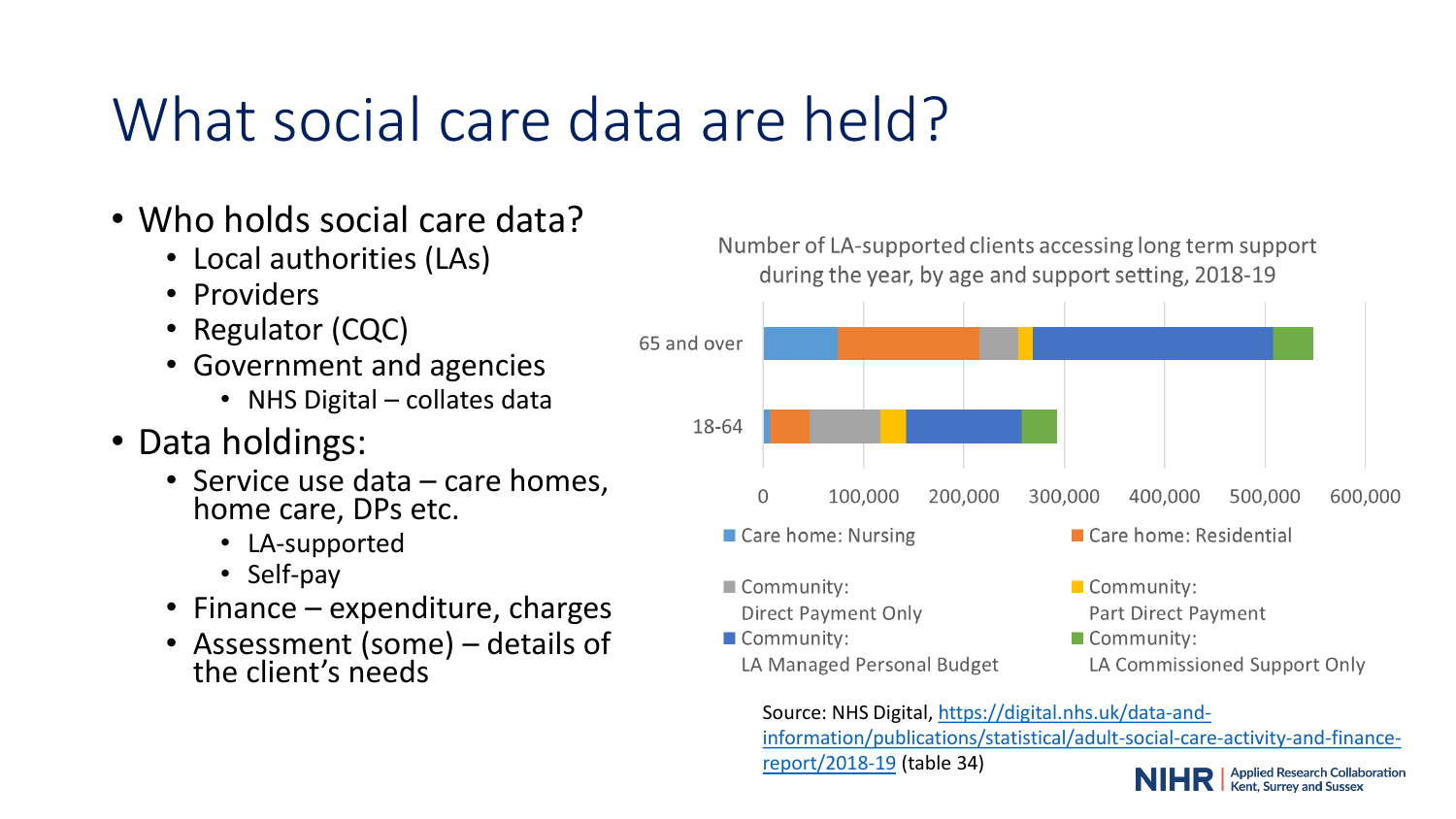### Potential analyses – issues that can be explored

- Identifying at-risk or high-need groups
- Understanding equity issues (e.g. explaining variation in service use)
- Projections of future need/expenditure requirements
	- Accounting for change in service user population characteristics and eligibility
- Evaluation of new interventions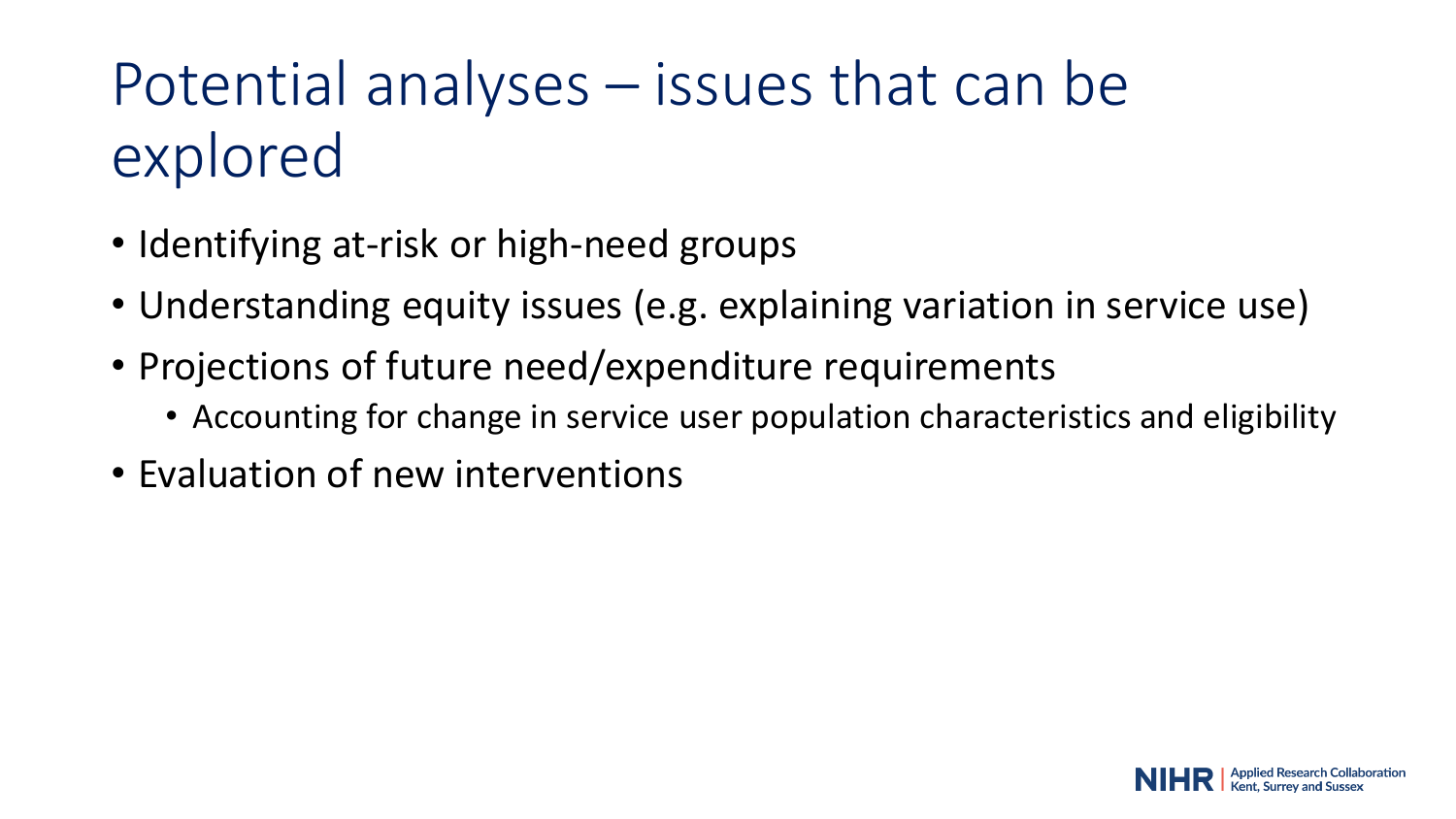## Evaluation – establishing the counterfactual

- Estimating the effects of a new way of working, implemented in one part of the region
	- E.g. new reablement service for people with social care needs does it reduce delayed transfers of care (DTOC)?
- Analysis of *Individual* level *linked* data, *repeatedly* collected at regular time points… can help establish the **causal** effects of this policy
	- *Individual level* data allows comparison between people getting the new service and those that are not
	- *Linked* data allows effects on hospital use (LoS, DTOCs) to be assessed for social care users
	- *Repeated* observations allows comparison of (trend in) experiences before and after implementation
- Generally not enough to either compare DTOC rates before-and-after **or** between groups… better to do both…
	- Match groups before the implementation and then track differences afterwards
	- There are various analytical methods to do this…

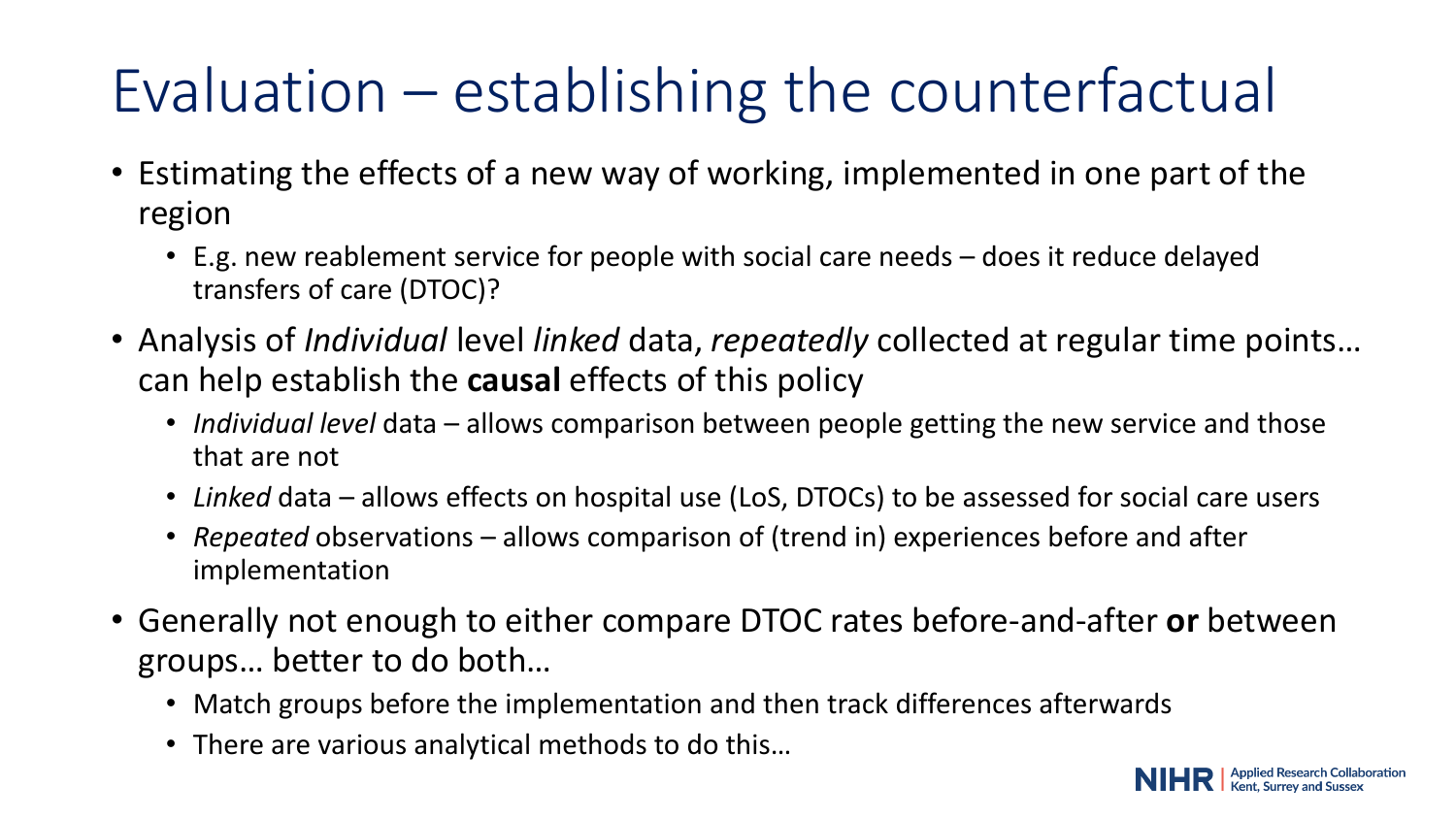#### Synthetic control - example

- Better Care Fund 150 HWB areas
- Comparing high BCF-spending areas with low-spending areas
- ig<br>M<br>il • Select a set of low-spend areas that have same profile of DTOC before implementation
- Track experience after implementation
- … some diversion observed



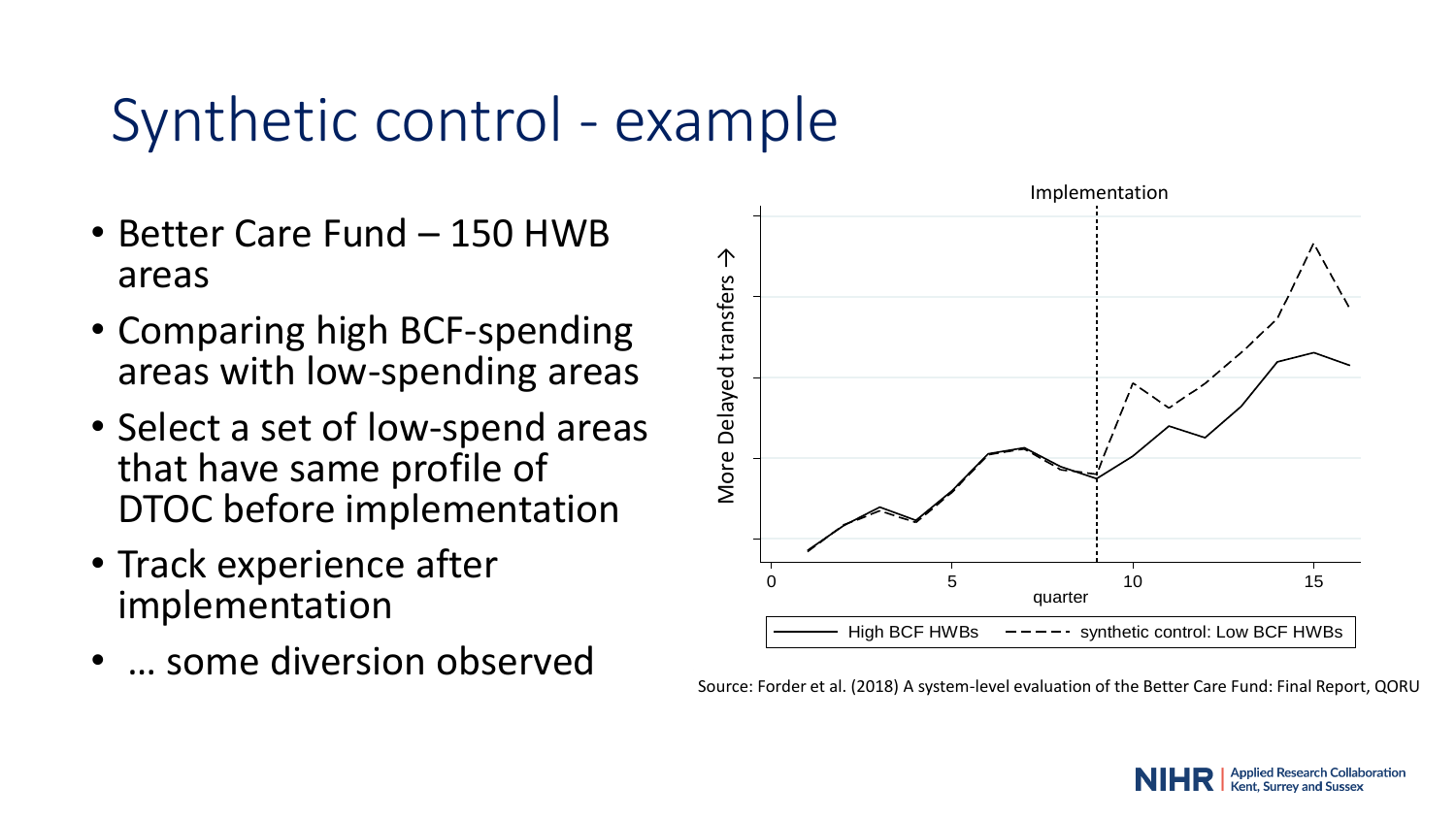#### Analytical methods for evaluation

- Other methods e.g. See Gillies et al. (2016)
	- Difference-in-difference
	- Lagged dependent variables
	- Matching
	- Instrumental variables
	- Regression discontinuity

Gillies C, Freemantle N, Grieve R, Sekhon J, Forder J. (2016) "Advancing quantitative methods for the evaluation of complex interventions." In Raine R, Fitzpatrick R, Barratt H, Bevan G, Black N, Boaden R, et al. *Challenges, solutions and future directions in the evaluation of service innovations in health care and public health*. *Health Services and Delivery Research* 4(16); 4 (16). pp. 37–54, http://dx.doi.org/10.3310/hsdr04160.

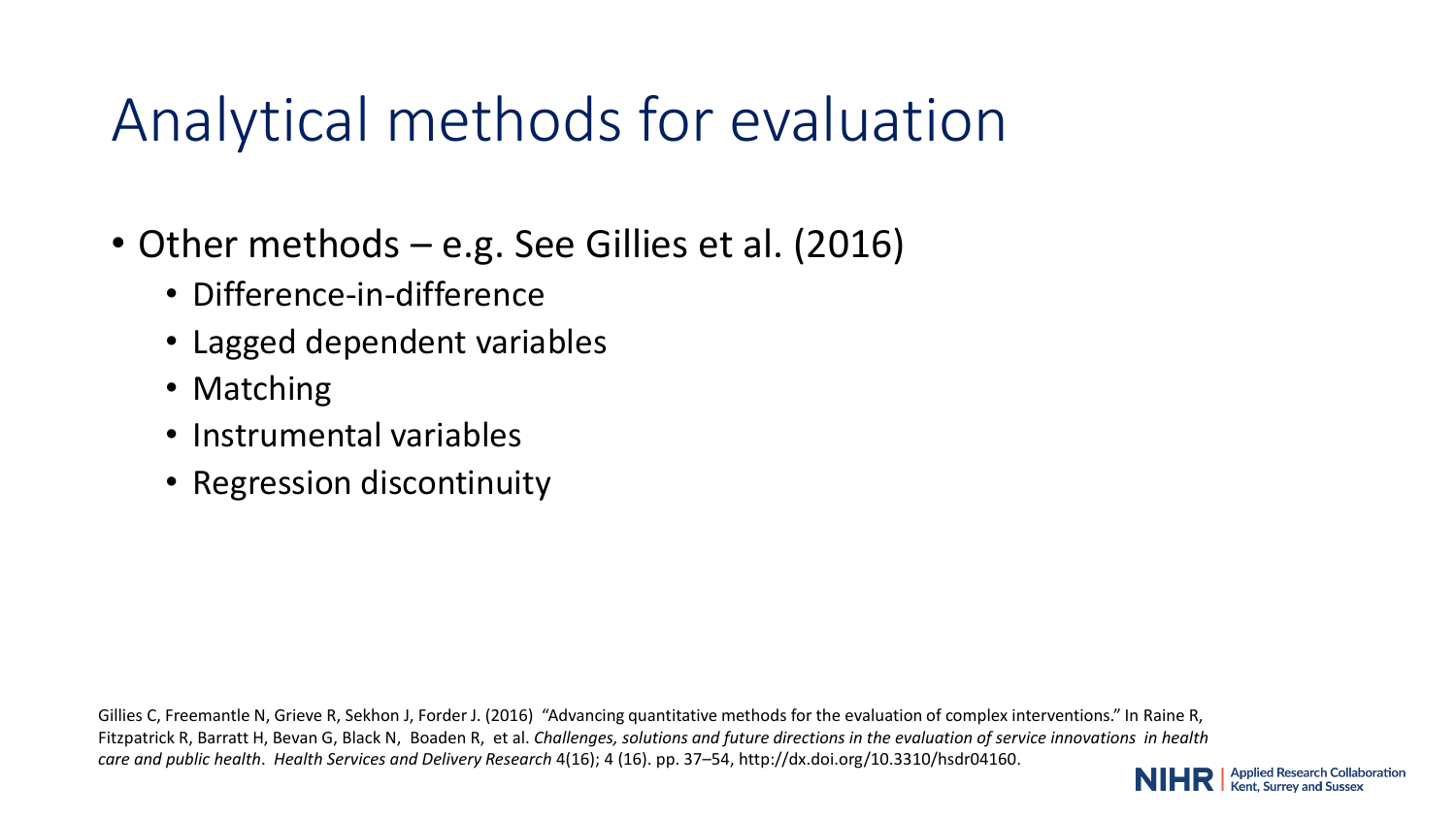#### Projections of need

- Estimating the cost of stays in care homes
- Provider data working with BUPA care homes
- Statistical methods Survival analysis
	- Can be used to understand differences in LoS for different residents



Source: Forder, J and Fernandez, J-L (2011) Length of stay in care homes, Report commissioned by Bupa Care Services, PSSRU Discussion Paper 2769, Canterbury: PSSRU

#### Survival of care home residents – years

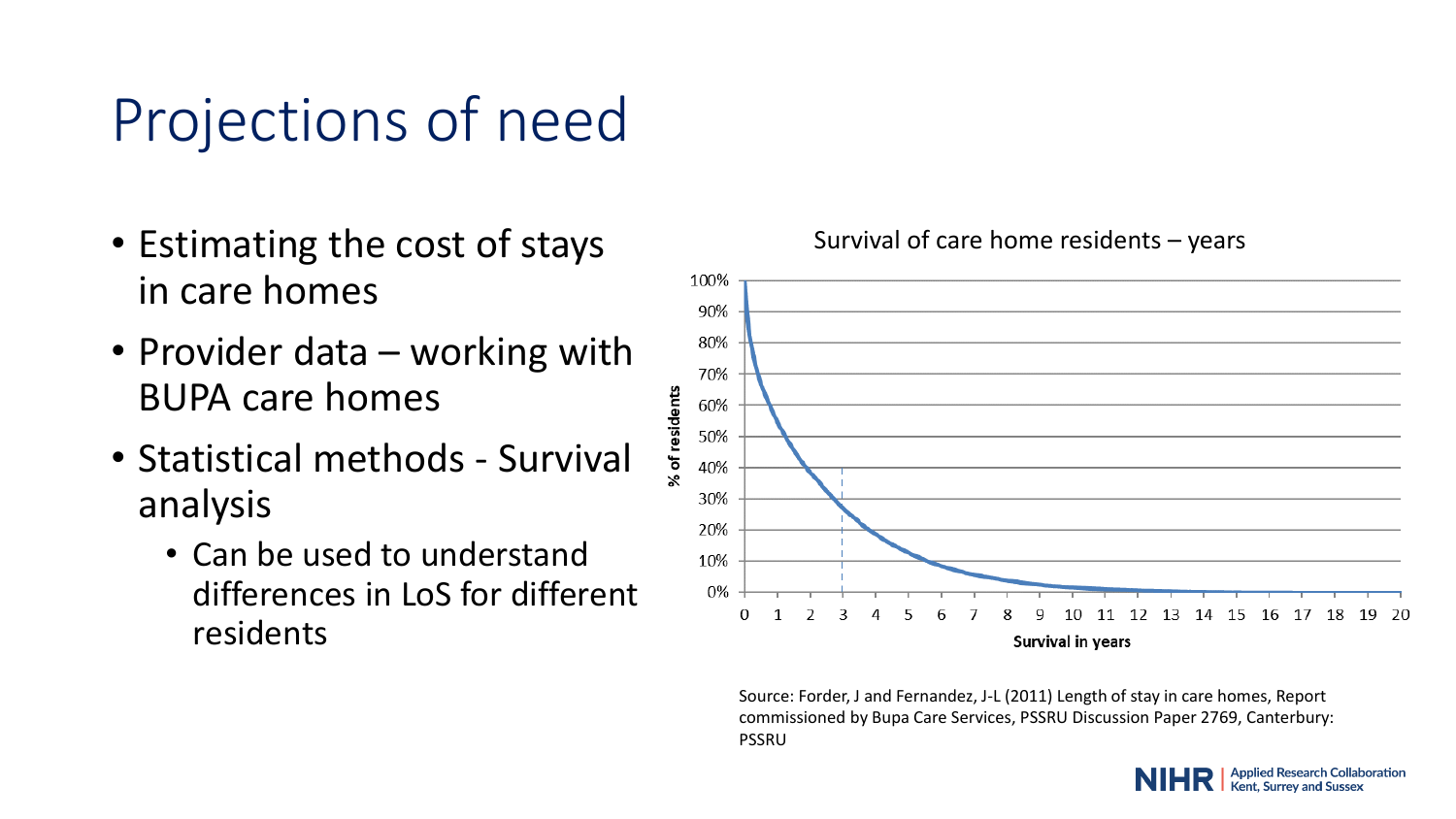#### Pros and cons with individual-level linked social care data analyses (cf. primary data studies)

#### • Pros:

- Low-cost, as data collected already for multiple purposes
- A wide range of data can be brought together
- Analysis of a 'real-world' setting (not an experimental setting) good 'external validity'
- Cons:
	- Processing Information Governance and ethics
		- Can be challenging (legal basis for processing)
			- Primary data studies routine use informed consent re. ethics
	- Data quality can be variable
		- Routine data can suffer input and coding errors etc.
	- Analysis limited to data being collected
		- Generally little on client and patient outcomes
		- Data might be commercially sensitive
		- Data in more challenging form e.g. free text
	- Can only approximate the counterfactual, some bias can remain poor 'internal validity'